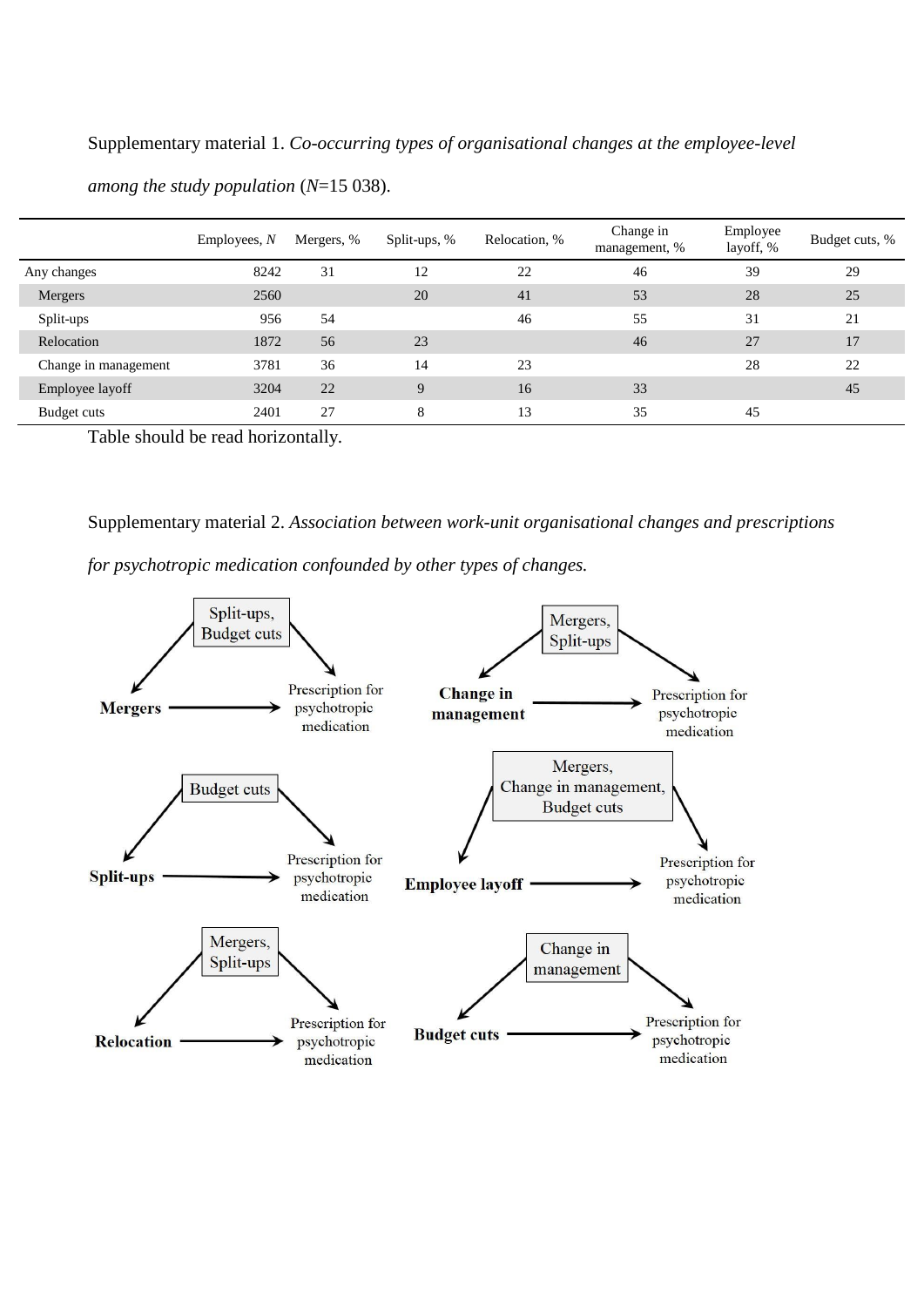Supplementary material 3. *Four-step sequential modelling strategy used to assess confounding and variation in psychotropic prescriptions explained by the work-unit level.*

Model 1 (null): A model with a random-part intercept for the work-unit level to assess the variation in psychotropic prescriptions explained by any work-unit-level factors.

Model 2 (crude): As model 1, but entering an indicator of work-unit organisational changes in the fixed part to assess the crude association with psychotropic prescriptions for later comparison. Model 3 (adjusted): As model 2, but adjusting for all employee-level covariates and number of employees within each work unit to assess confounding and the association between any organisational changes and psychotropic prescriptions conditioned on these covariates. Model 4 (additionally adjusted for other changes): As model 3, but entering other relevant workunit changes as covariates to assess the fully adjusted association between each type of change and psychotropic prescriptions relative to no change.

Supplementary material 4. *Additive and multiplicative interaction analyses.*

Differential effects of any changes on psychotropic prescriptions due to sex were evaluated with additive (i.e., combined effects) and multiplicative interaction analyses in terms of absolute and relative risk, respectively.

For additive interaction analysis, a new composite variable with three categories  $(a^{\dagger}b^{\dagger}, a^{\dagger}b^{\dagger}, a$  and  $a^+b^+$ ) were created for any change  $(a; no: , yes: )$  and sex  $(b; male: , female: )$ . As recommended for survival models, we calculated the synergy index (S) for the combined effect of any changes and female using the following formula:

$$
S = \frac{HR(a^+b^+)-1}{(HR(a^+b^-)-1)+(HR(a^-b^+)-1)}.
$$